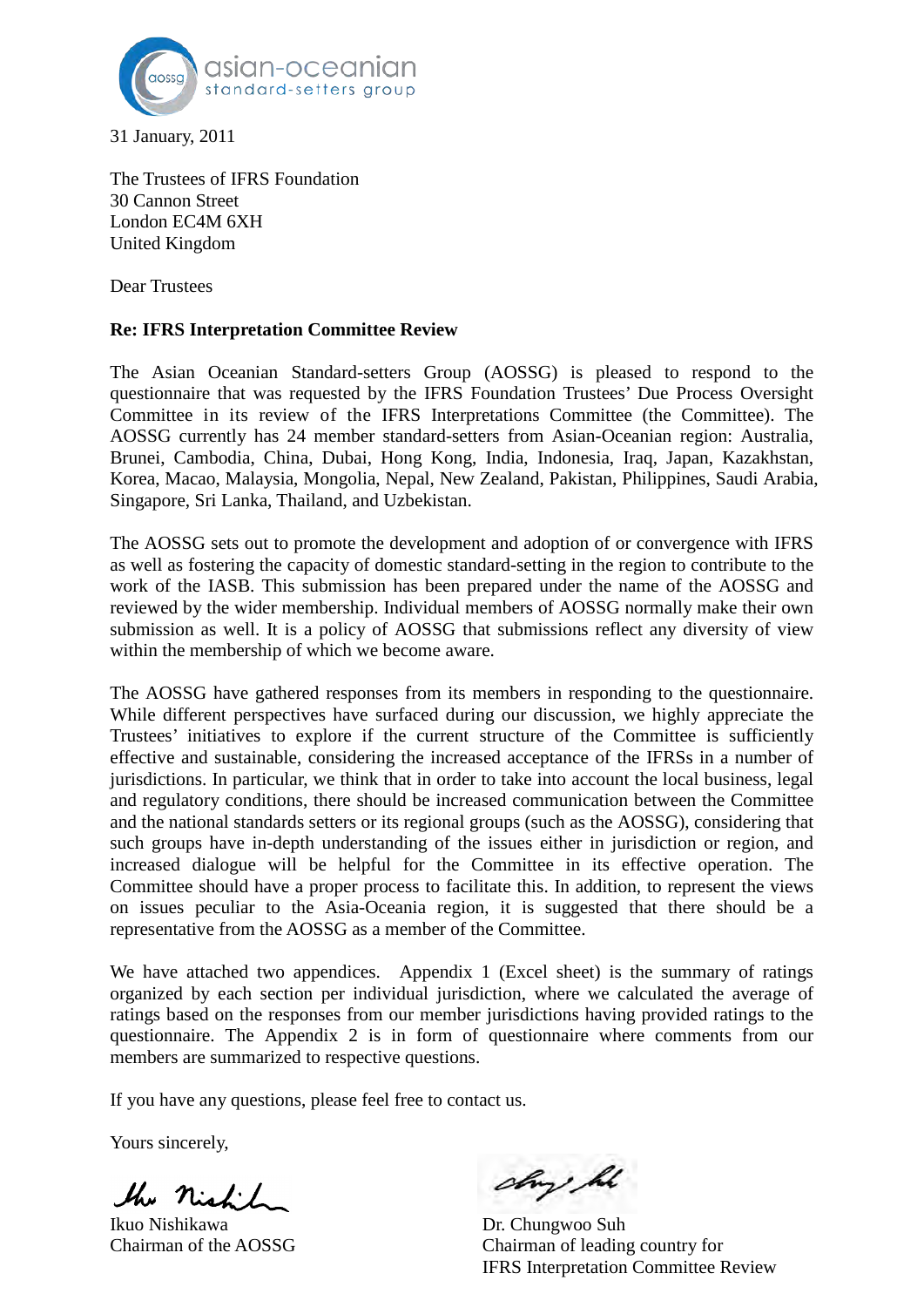|                                                                     |                         |                         |                         | <b>Countries</b>        |                           |                       |                          |                  |
|---------------------------------------------------------------------|-------------------------|-------------------------|-------------------------|-------------------------|---------------------------|-----------------------|--------------------------|------------------|
| <b>Question #</b>                                                   | <b>Australia</b>        | Iraq                    | Japan                   | Korea                   |                           | Malaysia New Zealand* | Singapore                | Avg              |
| Objectives and Scope of Activities of the Interpretations Committee |                         |                         |                         |                         |                           |                       |                          |                  |
| 1                                                                   | 3                       | $\overline{c}$          | 2                       | $\overline{c}$          | $\overline{2}$            |                       | $\overline{2}$           | 2.6              |
| $\overline{2}$                                                      | $\overline{c}$          | $\overline{c}$          | $\overline{c}$          | 3                       | $\overline{2}$            |                       | $\overline{2}$           | 2.6              |
| 3                                                                   | $\overline{2}$          | $\overline{2}$          | $\overline{2}$          | 3                       | $\overline{c}$            |                       | $\overline{2}$           | 2.6              |
| 4                                                                   | $\overline{2}$          | $\overline{2}$          | uncertain               | 3                       | $\overline{2}$            |                       | Uncertain                | 2.3              |
| <b>Membership</b>                                                   |                         |                         |                         |                         |                           |                       |                          |                  |
| 5                                                                   | $\overline{2}$          | 3                       | $\overline{3}$          | $\overline{3}$          | $\overline{3}$            |                       | $\overline{\mathcal{A}}$ | $\overline{3.6}$ |
| 6                                                                   | $\overline{2}$          | 3                       | uncertain               | 3                       | $\sqrt{3}$                |                       | $\overline{2}$           | 2.6              |
| <b>Operating Procedure</b>                                          |                         |                         |                         |                         |                           |                       |                          |                  |
| $\overline{7}$ a                                                    | $\overline{2}$          | $\overline{2}$          | 3                       | $\overline{3}$          | $\overline{2}$            |                       | $\overline{2}$           | $\overline{2.3}$ |
| b                                                                   | $\overline{c}$          | $\overline{c}$          | 3                       | 3                       | $\boldsymbol{2}$          |                       | $\overline{2}$           | 2.3              |
| С                                                                   | $\overline{c}$          | $\overline{c}$          | 3                       | 3                       | $\overline{c}$            |                       | N/A                      | 3.0              |
| d                                                                   | $\overline{\mathbf{c}}$ | $\overline{\mathbf{c}}$ | $\overline{\mathbf{c}}$ | $\overline{\mathbf{c}}$ | $\frac{2}{2}$             |                       | $\overline{\mathbf{c}}$  | 2.0              |
| е                                                                   | $\overline{2}$          | $\overline{2}$          | $\overline{2}$          | 3                       |                           |                       | $\overline{2}$           | 2.2              |
|                                                                     | $\overline{c}$          | blank                   | 2                       | 3                       | $\overline{2}$            |                       | $\overline{\mathbf{c}}$  | 2.2              |
| 8                                                                   | 3                       | 3                       | $\overline{2}$          | 3                       | $\overline{c}$            |                       | 3                        | 2.7              |
| 9                                                                   | $\overline{c}$          | 3                       | uncertain               | $\overline{2}$          | $\overline{\mathbf{c}}$   |                       | 3                        | 2.0              |
| 10                                                                  | $\overline{2}$          | N/A                     | 3                       | $\overline{4}$          | 3                         |                       | 3                        | 3.8              |
| <b>Agenda Criteria</b>                                              |                         |                         |                         |                         |                           |                       |                          |                  |
| 11                                                                  | $\overline{2}$          | $\overline{3}$          | $\overline{3}$          | $\overline{3}$          | $\overline{2}$            |                       | $\overline{2}$           | 3.0              |
| 12                                                                  | 3                       | 3                       | 3                       | 3                       | $\overline{2}$            |                       | $\overline{2}$           | 3.2              |
| <b>Outputs from the Committee</b>                                   |                         |                         |                         |                         |                           |                       |                          |                  |
| 13                                                                  | 3                       | 3                       | 3                       | $\overline{2}$          | $\overline{2}$            |                       | $\overline{2}$           | 3.0              |
| 14                                                                  | 3                       | 3                       | 3                       | 3                       | $\mathbf 2$               |                       | $\overline{\mathbf{c}}$  | 3.2              |
| 15                                                                  | 1                       | 3                       | $\overline{\mathbf{c}}$ | 3                       | $\overline{c}$            |                       | $\overline{2}$           | 2.6              |
| 16a                                                                 | $\overline{c}$          | $\overline{2}$          | $\overline{c}$          | 3                       | $\overline{c}$            |                       | $\overline{2}$           | 2.6              |
| b                                                                   | $\overline{c}$          | $\overline{c}$          | $\overline{2}$          | 3                       | 3                         |                       | $\overline{c}$           | 2.8              |
| 17                                                                  | 3                       | 3                       | $\overline{2}$          | 3                       | $\overline{2}$            |                       | $\overline{2}$           | 3.0              |
| <b>Communications</b>                                               |                         |                         |                         |                         |                           |                       |                          |                  |
| 18                                                                  | $\overline{c}$          | $\overline{2}$          | $\overline{2}$          | $\overline{2}$          | $\overline{2}$            |                       | $\overline{2}$           | $\overline{2.4}$ |
| 19                                                                  | 2                       | 2                       | 3                       | 3                       | $\ensuremath{\mathsf{3}}$ |                       | Uncertain                | 3.3              |
| 20                                                                  | 3                       | 3                       | $\overline{2}$          | $\overline{2}$          | $\overline{2}$            |                       | $\overline{2}$           | 2.8              |
| Leadership                                                          |                         |                         |                         |                         |                           |                       |                          |                  |
| $\overline{21}$ a                                                   | $\overline{2}$          | 3                       | uncertain               | $\overline{2}$          | $\overline{2}$            |                       | $\overline{2}$           | 2.2              |
| b                                                                   | 3                       | 3                       | uncertain               | $\overline{2}$          | $\boldsymbol{2}$          |                       | 2                        | 2.4              |
| C.                                                                  | 3                       | $\overline{2}$          | uncertain               | 3                       | $\overline{2}$            |                       | $\overline{2}$           | 2.4              |
| <b>Interaction with the IASB</b>                                    |                         |                         |                         |                         |                           |                       |                          |                  |
| 22                                                                  | $\overline{2}$          | $\overline{2}$          | $\overline{3}$          | $\overline{2}$          | $\overline{2}$            |                       | $\overline{2}$           | 2.6              |
| 23                                                                  | $\overline{2}$          | $\overline{2}$          | $\overline{2}$          | $\overline{2}$          | $\overline{2}$            |                       | $\overline{2}$           | 2.4              |
| <b>Overall evaluation</b>                                           |                         |                         |                         |                         |                           |                       |                          |                  |
| $\overline{24}$                                                     | 3                       | $\overline{2}$          | $\overline{2}$          | 3                       | $\overline{2}$            |                       | $\overline{2}$           | 2.8              |

**Australia Iraq Japan Korea Malaysia New Zealand\* Singapore Avg** \* No Rating given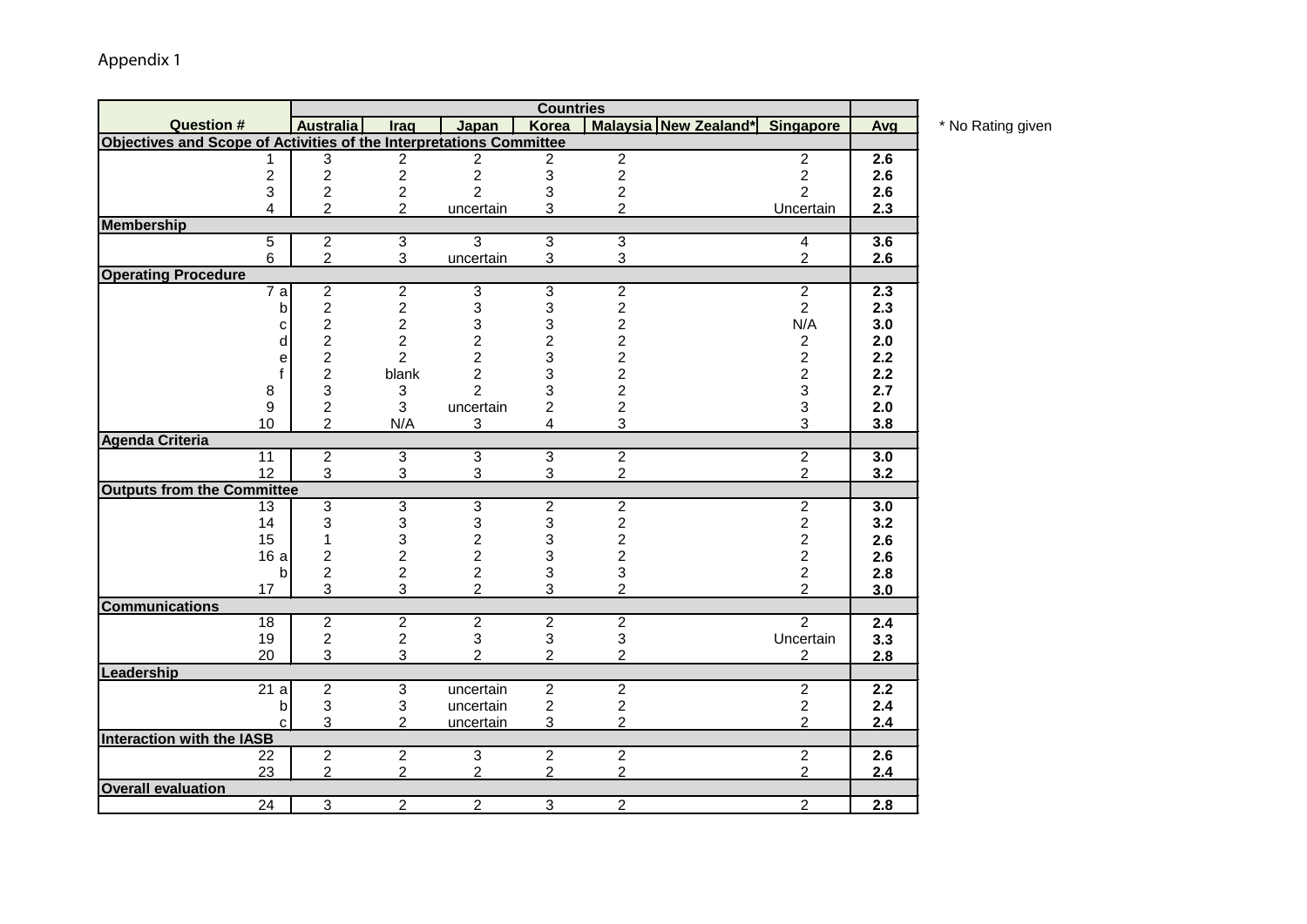## Appendix 2



## **IFRS Interpretations Committee Review**

**Questionnaire to be completed by all external stakeholders interested in the IFRS Interpretations Committee, including IASB Members, IFRS Advisory Council members, External Observers, national standard setters and all other interested parties.**

**Name** Asian-Oceanian Standard-Setters Group (All responses will remain confidential.)

## **Background**:

Please tick  $(\mathbf{X})$  the appropriate box that best describes your background:

User Preparer Auditor Regulator

Academic  $\boxtimes$ Other (please explain) Group of Accounting Standards Setters

Please indicate the geographic region in which you are located by ticking  $(\mathbf{E})$  the appropriate box:

| Asia/Oceania                       |
|------------------------------------|
| Europe                             |
| North Americ                       |
| Africa                             |
| $\mathcal{R}_{\text{out}}$ A maric |

H

orth America frica South America

International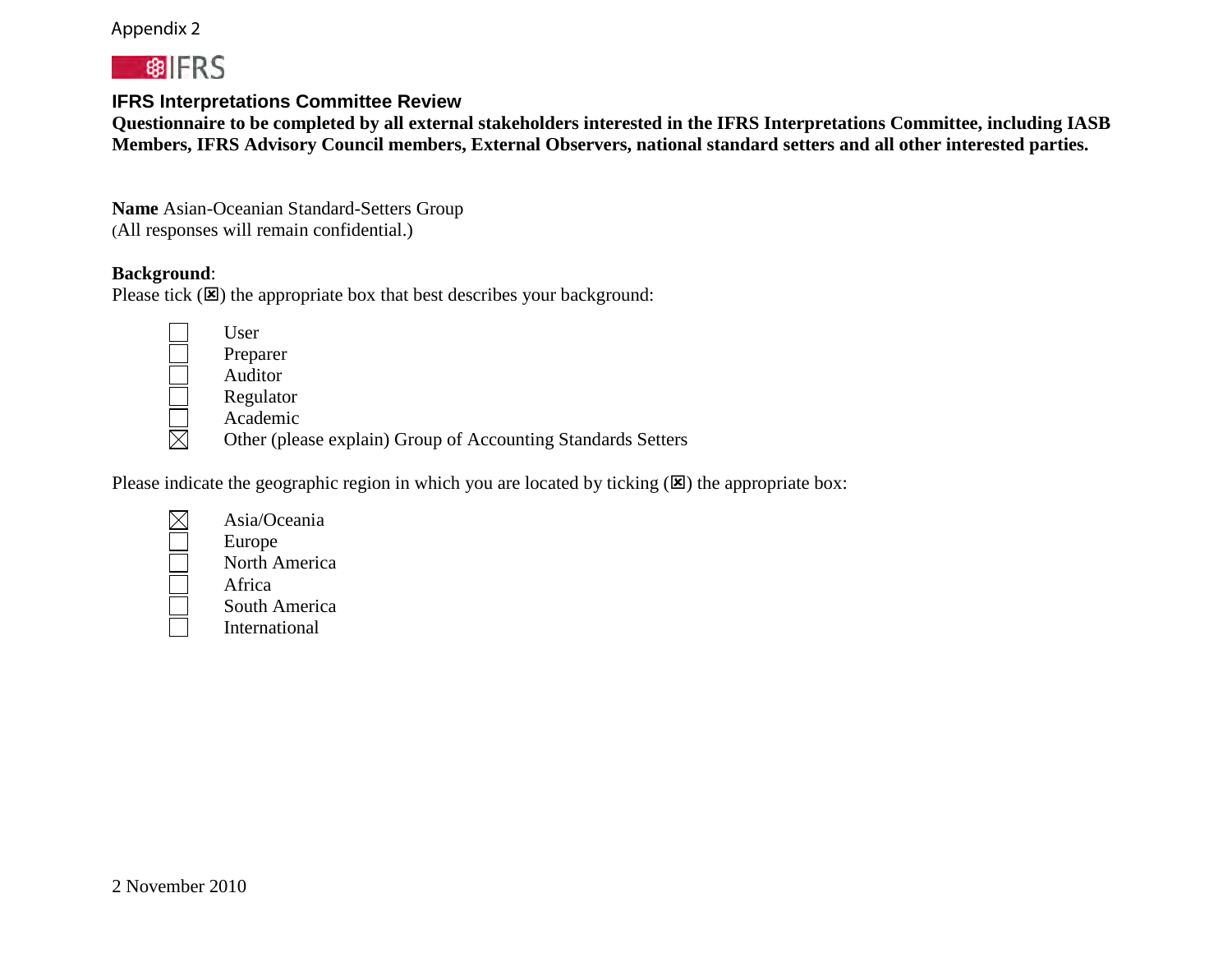

**Purpose**: To assist the Trustees of the IFRS Foundation conduct a review of the effectiveness of the IFRS Interpretations Committee as part of its monitoring of the IFRS Foundation. This questionnaire provides for a performance evaluation of the efficiency and effectiveness of the Interpretations Committee in achieving its objectives and to offer suggestions to improve its operations.

The assessment covers the accomplishments of the Committee. It is not an assessment of the performance of individual Committee members.

**Process**: This questionnaire employs the following rating graduation:

 $1 =$  strongly agree;  $2 =$  agree;  $3 =$  agree somewhat, but needs improvement;  $4 =$  strongly disagree

**For all items rated as 3 or 4, it is important that each such rating is supported by comments identifying the areas needing improvement and suggested improvements**. However, we strongly encourage respondents to provide comments on all aspects of performance. We would also appreciate comment if you are uncertain, do not know the answer to the question, or feel the answer is not applicable.

Responses will be analysed by staff of the IFRS Foundation and a summary will be circulated to the Trustees. The Trustees will issue a final report in the first half of 2011 and this will be sent to all respondents. It will also be placed on the Foundation's website. The Chairman will make a full report to the Interpretations Committee and time will be made available during the relevant Committee meeting for discussion of the results.

**Timing**: Respondents are asked to complete this form electronically and return it to [interpretations-comm@ifrs.org](mailto:interpretations-comm@ifrs.org) **by 31 January 2011.**  Individual responses will remain confidential and will not be published.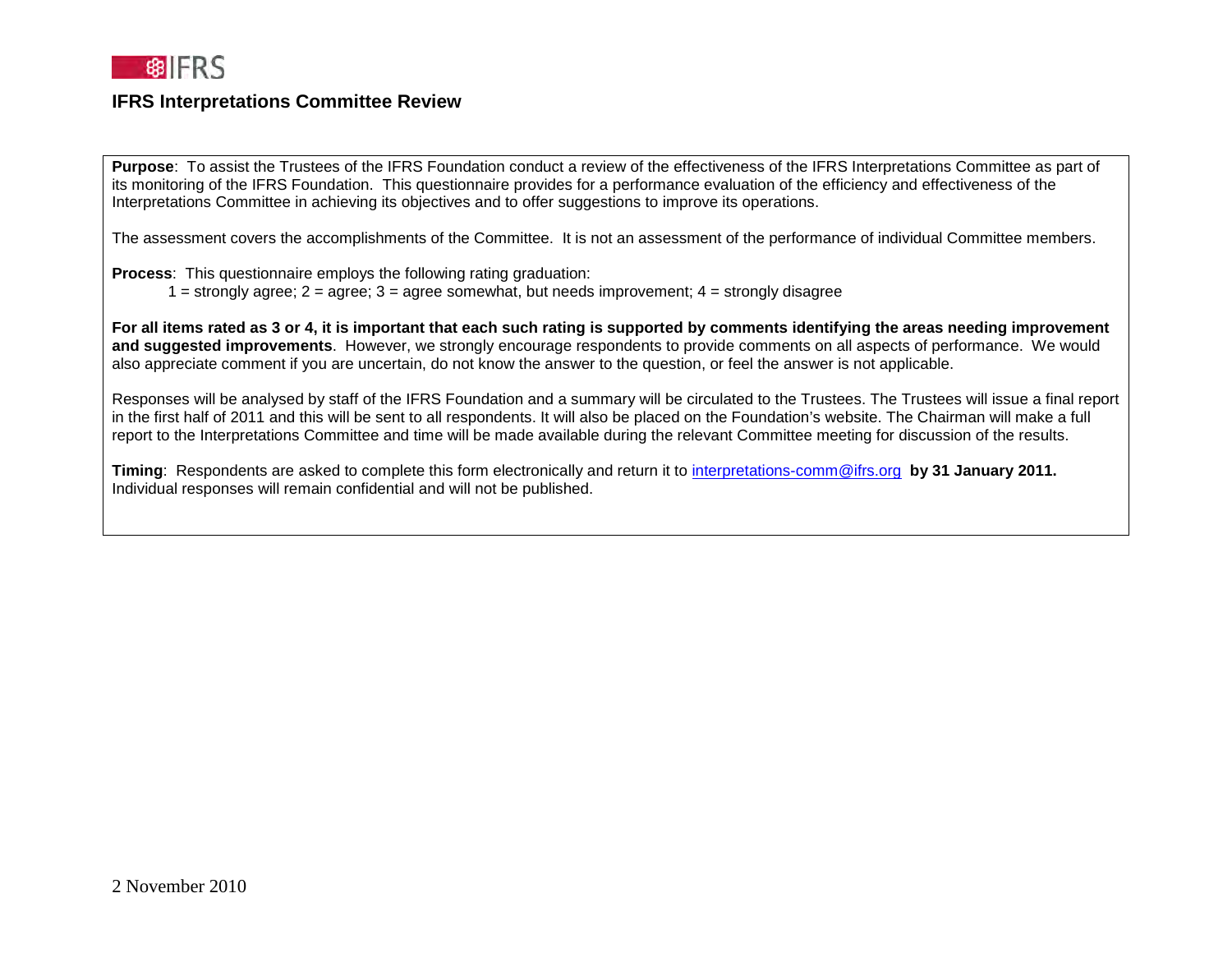

#### **Objectives and Scope of Activities of the Interpretations Committee**

The objectives of the Committee as set out in the Constitution are.

- To interpret the application of IFRSs and provide timely guidance on financial reporting issues not specifically addressed in IFRSs, in the context of the IASB's Framework, and to undertake other tasks at the request of the  $IASB<sup>1</sup>$ .
- The other tasks include reviewing and making recommendations to the IASB of items for inclusion in the Annual Improvements process, and review of comment letters received and making recommendations on the finalisation of those Annual Improvements.

| #              | <b>Criteria</b>                                                                                                                                                                                             | Rating |              |   |        | Uncertain<br>/ Do not | <b>Not</b><br>applicable |
|----------------|-------------------------------------------------------------------------------------------------------------------------------------------------------------------------------------------------------------|--------|--------------|---|--------|-----------------------|--------------------------|
|                |                                                                                                                                                                                                             | п      | $\mathbf{2}$ | 3 | 4      | know                  |                          |
|                | The Committee's stated objectives and scope of activities are appropriate to assist<br>the IFRS Foundation and the IASB in meeting the objective of promoting the use<br>and rigorous application of IFRSs. |        |              |   | $\sim$ |                       |                          |
| $\overline{2}$ | The Committee understands its objectives and how these link with those of the<br>IFRS Foundation and the IASB. This is reflected in the functioning of the<br>Committee.                                    |        |              |   | $\sim$ |                       |                          |
| 3.             | The Committee's activities appropriately reflect its objectives                                                                                                                                             |        |              |   |        |                       |                          |
| 4.             | The Committee's experience and expertise are being efficiently and fully utilised<br>by the IASB.                                                                                                           |        |              |   | $\sim$ |                       |                          |

<sup>1</sup> Paragraph 43 of the IFRS Foundation's Constituion.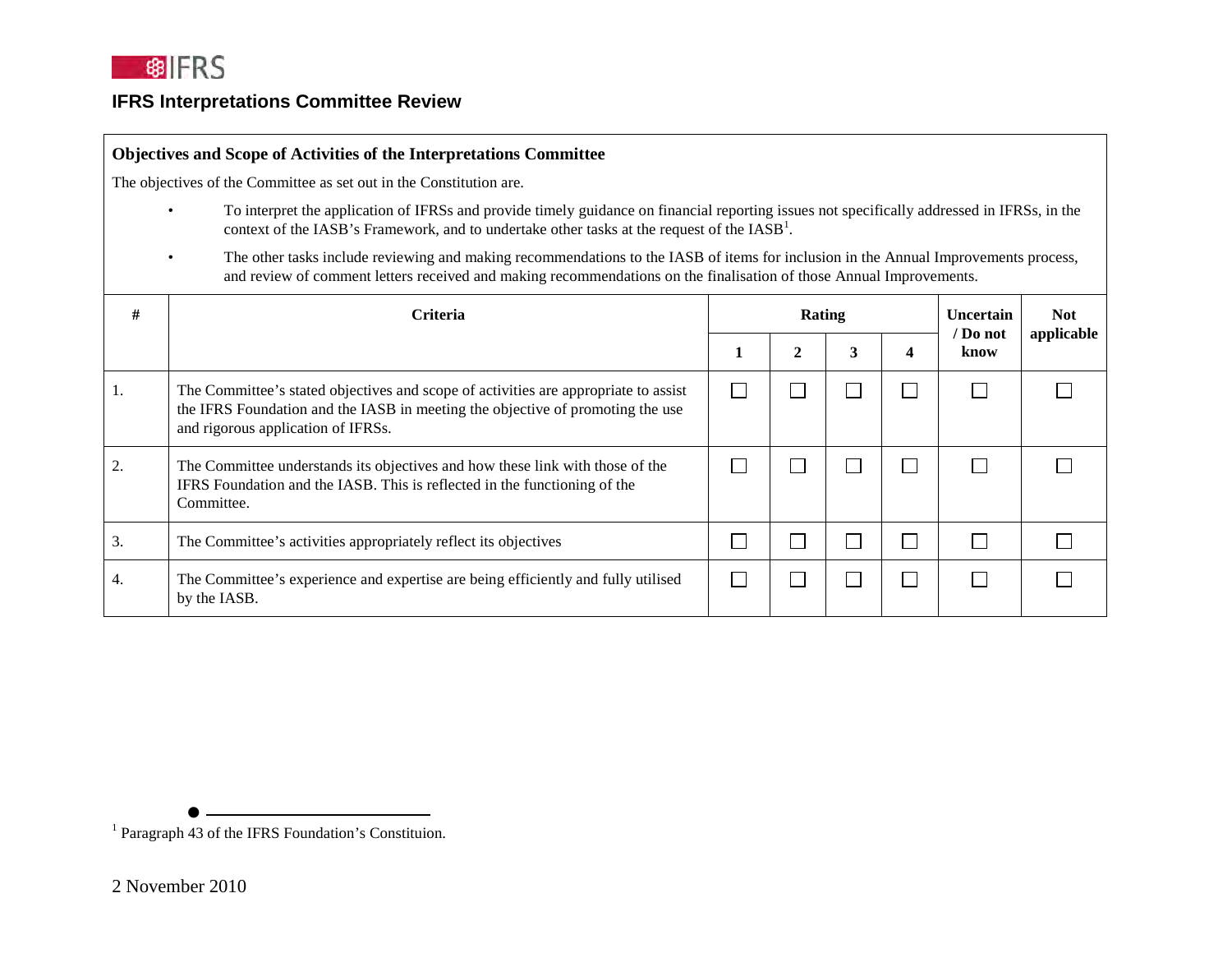

**Comments on Objectives and Scope of Activities of the Interpretations Committee**

**Some members consider there is a limited need to interpret the application of IFRSs by issuing Interpretations and believe that the Committee's time and effort might well be better invested in its other roles, such as the Committee's involvement in reviewing proposed improvements to IFRSs and making recommendations to the IASB as part of the Annual Improvements project which is significant. These members believe that the IFRS Interpretations Committee should act as a filtering mechanism to determine whether there are issues arising in practice that highlight that there are gaps in IFRS that should be addressed by the IASB.**

**Other members noted that the objective of the Committee is both important and appropriate.**

|    | Ratings: $1 =$ strongly agree; $2 =$ agree; $3 =$ agree somewhat, but needs improvement; $4 =$ strongly disagree                                                                                                                                                                                                                                      |        |              |   |                  |                  |            |  |  |  |
|----|-------------------------------------------------------------------------------------------------------------------------------------------------------------------------------------------------------------------------------------------------------------------------------------------------------------------------------------------------------|--------|--------------|---|------------------|------------------|------------|--|--|--|
| #  | <b>Criteria</b>                                                                                                                                                                                                                                                                                                                                       | Rating |              |   | <b>Uncertain</b> | <b>Not</b>       |            |  |  |  |
|    |                                                                                                                                                                                                                                                                                                                                                       |        | $\mathbf{2}$ | 3 | 4                | / Do not<br>know | applicable |  |  |  |
|    | Membership                                                                                                                                                                                                                                                                                                                                            |        |              |   |                  |                  |            |  |  |  |
|    | Committee members are appointed by the Trustees. The members of the Committee are selected so as to represent the best available combination of technical<br>expertise and diversity of international business and market experience in the practical application of IFRSs and analysis of financial statements prepared in<br>accordance with IFRSs. |        |              |   |                  |                  |            |  |  |  |
| 5. | The Committee has a sufficiently broad range of collective expertise, experience<br>and geographical balance to ensure its effective and efficient operation. The<br>Committee membership achieves an appropriate balance of backgrounds and<br>experience.                                                                                           |        |              |   |                  |                  |            |  |  |  |
| 6. | The size of the Committee is appropriate to achieve diversity of experience and<br>background without being too large.                                                                                                                                                                                                                                |        |              |   |                  |                  |            |  |  |  |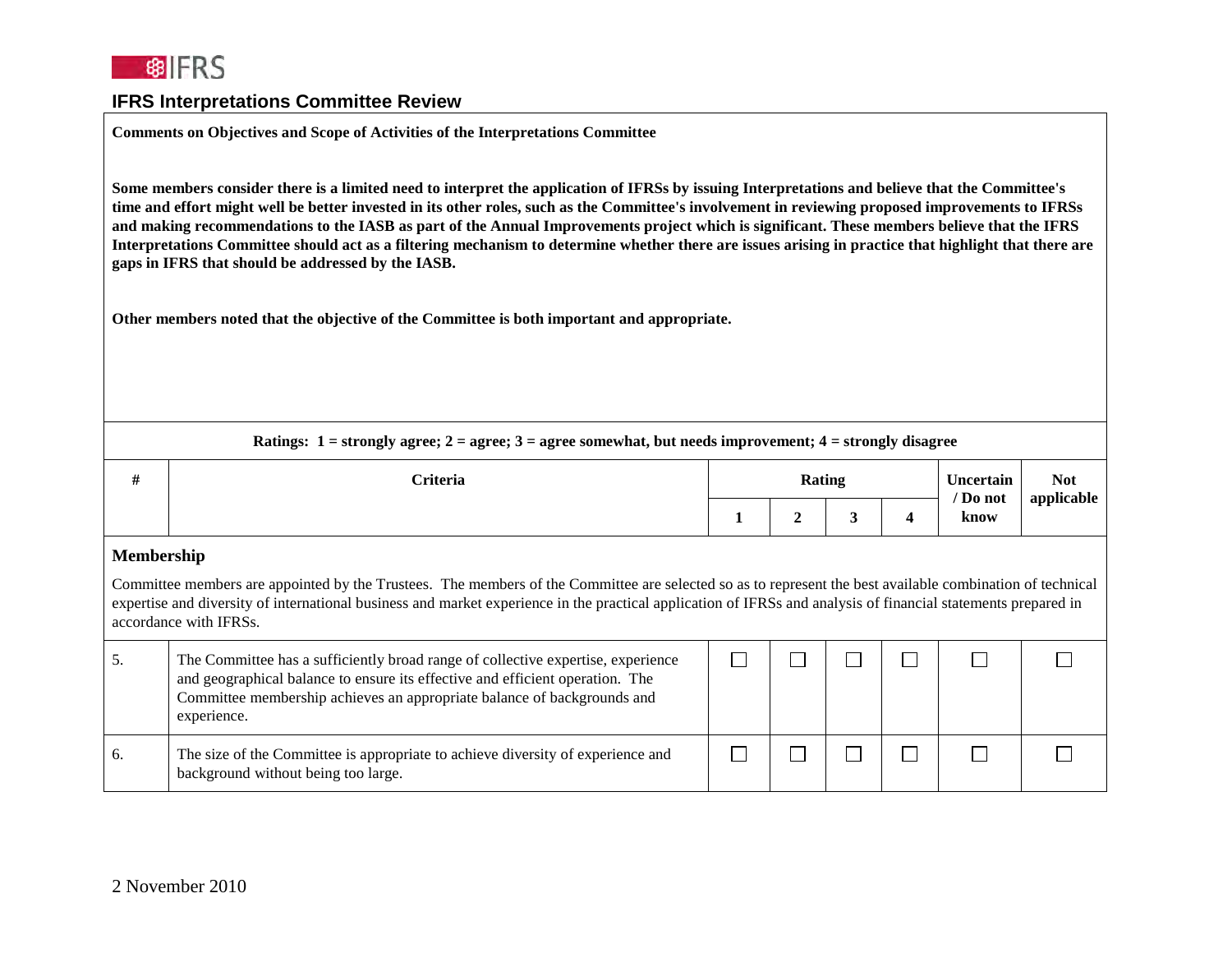

#### **Comments on Membership of the Interpretations Committee**

**Members believe that the diversity of representation on the Committee could be enhanced so that broad spectrum of views is taken into account.**  Given that the Asia economies will be the center of the global market in the next decade and the fact that many countries have been converging with **IFRS or are in the process of adopting IFRS, members believe it is important for the Committee to understand and address issues from this region. With this in mind, members recommend that the membership of the Committee include a representative from the AOSSG to convey the issues peculiar in this region comprising of developed and developing countries.** 

**While our members agree that the Committee members possess strong expertise in accounting and profound practical experience, considering the dynamics of the business transactions and complexity of accounting standards in the recent years, it might be almost impossible to expect someone to possess expertise in all subject matters and accounting techniques. Rather, some believe focusing on specific areas may be those that one can expect in reality. Therefore, some members suggested the Trustees and the Committee should consider changing its extant structure (Please see our detailed comments in the section "Operating Proceduers").** 

**Ratings: 1 = strongly agree; 2 = agree; 3 = agree somewhat, but needs improvement; 4 = strongly disagree**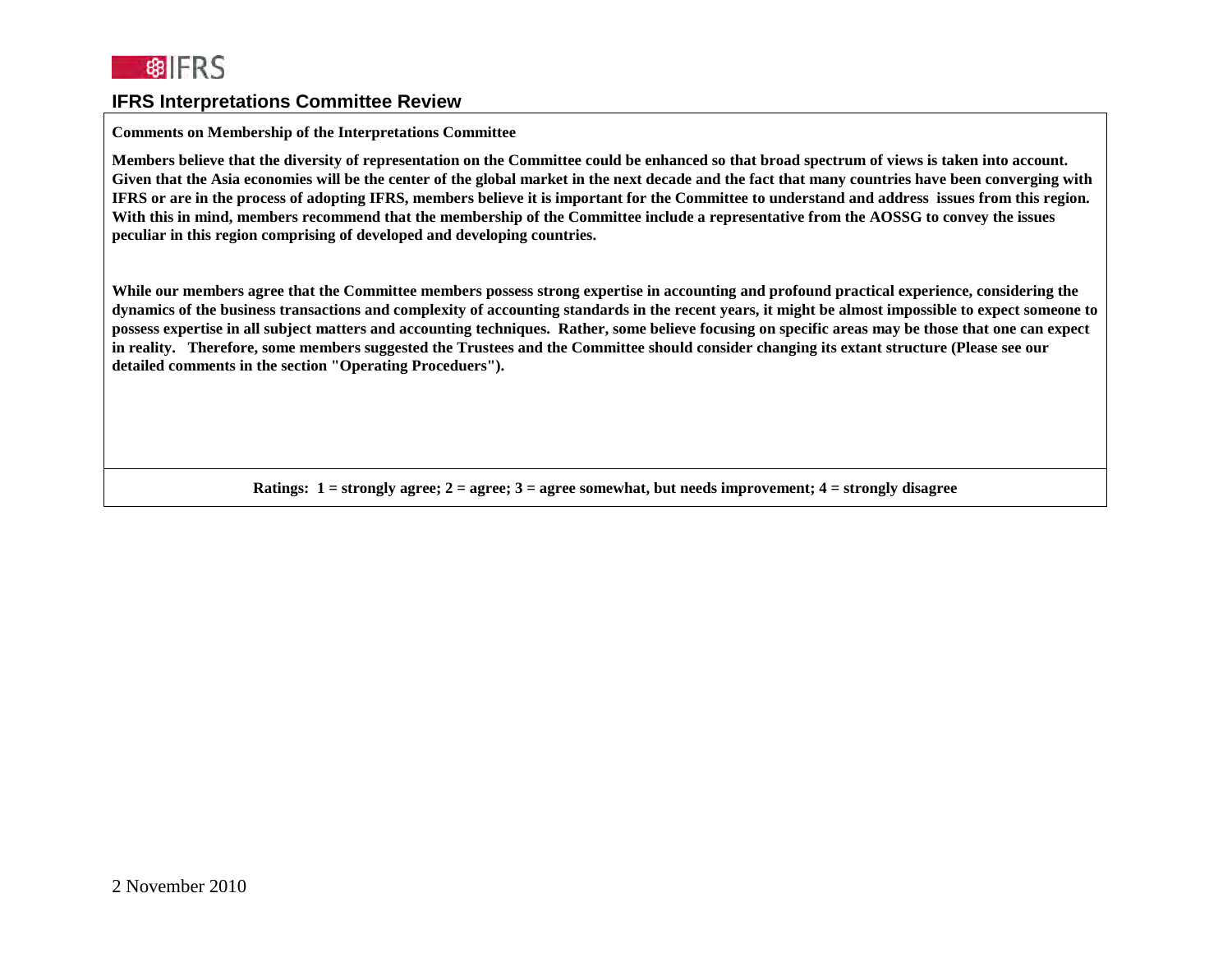

| #   | Criteria                                                                                                                                                 | Rating                      |                          |        |                             | Uncertain<br>$/$ Do not     | <b>Not</b><br>applicable |
|-----|----------------------------------------------------------------------------------------------------------------------------------------------------------|-----------------------------|--------------------------|--------|-----------------------------|-----------------------------|--------------------------|
|     |                                                                                                                                                          | 1                           | $\overline{2}$           | 3      | $\overline{\mathbf{4}}$     | know                        |                          |
|     | <b>Operating Procedures</b>                                                                                                                              |                             |                          |        |                             |                             |                          |
|     | The Committee generally meets six times each year for one and a half days. Meetings are open for public observation (except for administrative matters). |                             |                          |        |                             |                             |                          |
| 7.  | Committee meetings are efficient and effective in terms of:                                                                                              |                             |                          |        |                             |                             |                          |
|     | Frequency.<br>(a)                                                                                                                                        | $\mathcal{L}_{\mathcal{A}}$ | $\blacksquare$           | $\Box$ | ⊏                           | П                           |                          |
|     | Length.<br>(b)                                                                                                                                           |                             | $\sim$                   | $\Box$ |                             | e i                         |                          |
|     | Geographical location (London).<br>(c)                                                                                                                   | $\sim$                      | $\blacksquare$           | $\Box$ | $\Box$                      | $\Box$                      |                          |
|     | Quality of agenda material.<br>(d)                                                                                                                       |                             | $\blacksquare$           | $\Box$ | $\Box$                      | $\mathcal{L}_{\mathcal{A}}$ |                          |
|     | Quantity of agenda material.<br>(e)                                                                                                                      | $\sim$                      | $\blacksquare$           | $\Box$ | $\mathcal{L}_{\mathcal{A}}$ | $\mathcal{L}_{\mathcal{A}}$ |                          |
|     | Timely provision of agenda materials (observer notes).<br>(f)                                                                                            | $\mathcal{L}_{\mathcal{A}}$ | $\overline{\phantom{a}}$ | $\Box$ | ÷,                          | $\Box$                      |                          |
| 8.  | There is high quality participation and interaction in the discussion by Committee<br>Members in reaching consensus                                      | $\sim$                      | $\sim$                   | $\Box$ | $\overline{\phantom{a}}$    | П                           |                          |
| 9.  | Committee meetings are productive and achieve their full potential                                                                                       | $\sim$                      | $\blacksquare$           | $\Box$ | $\Box$                      | $\Box$                      |                          |
| 10. | The Committee is optimally placed to meet the future demand of stakeholders                                                                              | $\mathcal{L}_{\mathcal{A}}$ | $\blacksquare$           | $\Box$ | ⊏                           | $\Box$                      |                          |
|     | Ratings: $1 =$ strongly agree; $2 =$ agree; $3 =$ agree somewhat, but needs improvement; $4 =$ strongly disagree                                         |                             |                          |        |                             |                             |                          |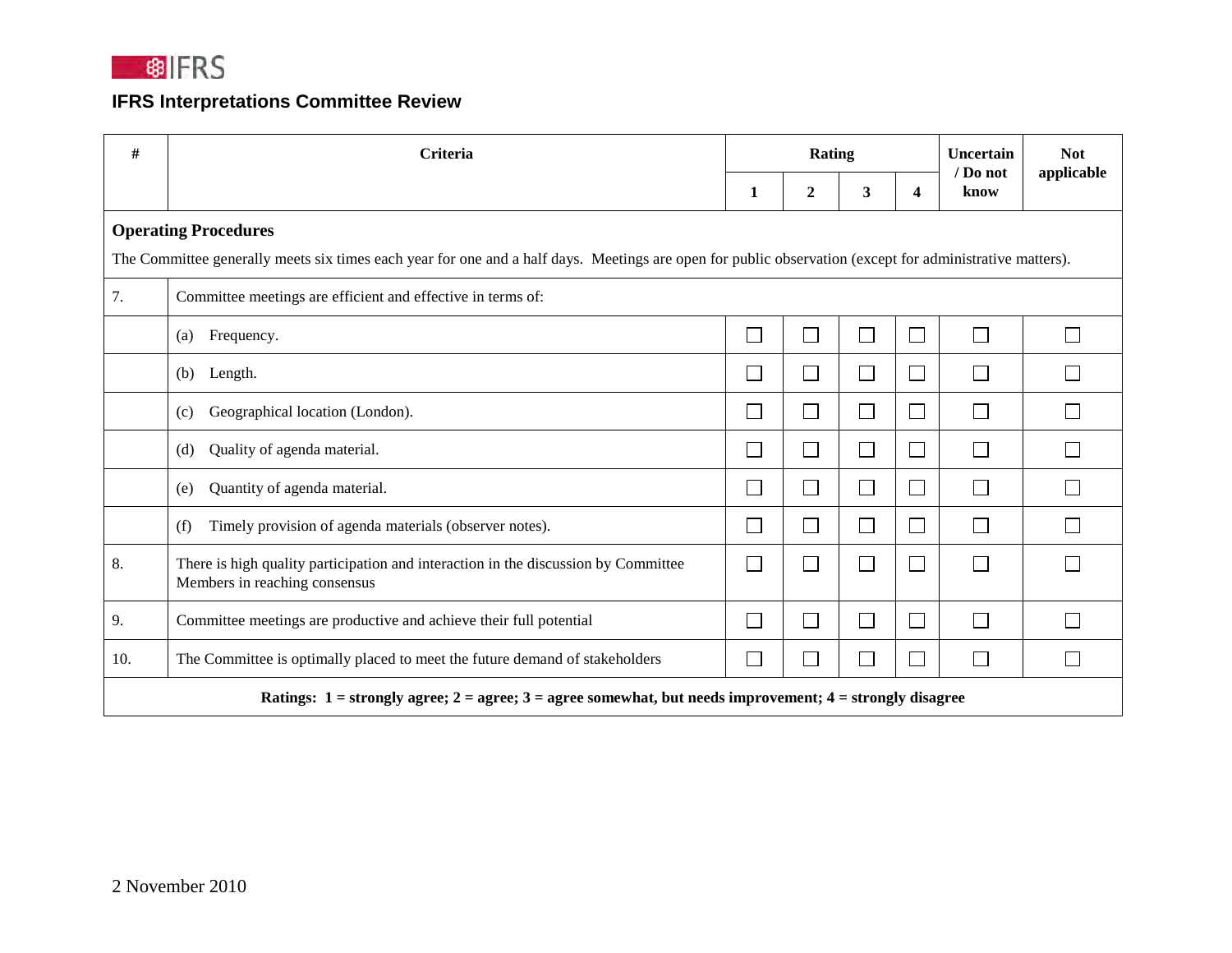

| <b>Comments on Operating Procedures of the Interpretations Committee</b>                                                                                                                                                                                                                                                                                                                                                                                                                                         |
|------------------------------------------------------------------------------------------------------------------------------------------------------------------------------------------------------------------------------------------------------------------------------------------------------------------------------------------------------------------------------------------------------------------------------------------------------------------------------------------------------------------|
| We appreciate that the Committee members work with professional expertise, and meetings are conducted in a productive manner. Under the current<br>presumption where the Committee consists of volunteer members and it address all issues stated in the objectives, members believe the operating<br>procedures (e.g., frequency, length) are reasonable, although some think it not optimal in responding to global demand from practice.                                                                      |
| Accordingly, some members suggested the Trustees and the Committee consider the following.                                                                                                                                                                                                                                                                                                                                                                                                                       |
| Suggestion 1: Changing part-time membership into full-time members                                                                                                                                                                                                                                                                                                                                                                                                                                               |
| With this change, the Committee members will be able to discuss more issues extensively. Also, it will enable members of the Committee to study<br>relevant issues more in-depth by undertaking outreach activities around the globe.                                                                                                                                                                                                                                                                            |
| <b>Suggestion 2: Utilizing regional activities</b>                                                                                                                                                                                                                                                                                                                                                                                                                                                               |
| Our experience through the collaborative work at the Asian-Oceanian Standard Setters Group (AOSSG) suggests that more work can be done on a<br>regional basis, including preliminary examination among peers and by delivering submissions to the Committee.                                                                                                                                                                                                                                                     |
| <b>Suggestion 3: Transforming the Committee into separate Task Forces</b>                                                                                                                                                                                                                                                                                                                                                                                                                                        |
| Considering the dynamics of the business transactions and complexity of accounting standards in recent years, it may be possible to transform the<br>Committee into separate task forces which address particular areas. In doing so, some think it advisable to consider that the IASB member(s) chair the<br>respective task force(s) according to respective expertise, so that the IFRS Foundation as a whole can make the best use of the extant resource both in<br>terms of effectiveness and efficiency. |
| <b>Suggestion 4: Collaborating with national standard setters</b>                                                                                                                                                                                                                                                                                                                                                                                                                                                |
| Some suggest establishing a review committee which is composed of national standard setters for individual projects. This review committee may<br>perform preliminary reviews of the issues identified, and so forth.                                                                                                                                                                                                                                                                                            |
|                                                                                                                                                                                                                                                                                                                                                                                                                                                                                                                  |
| Ratings: $1 =$ strongly agree; $2 =$ agree; $3 =$ agree somewhat, but needs improvement; $4 =$ strongly disagree                                                                                                                                                                                                                                                                                                                                                                                                 |

**Agenda Criteria**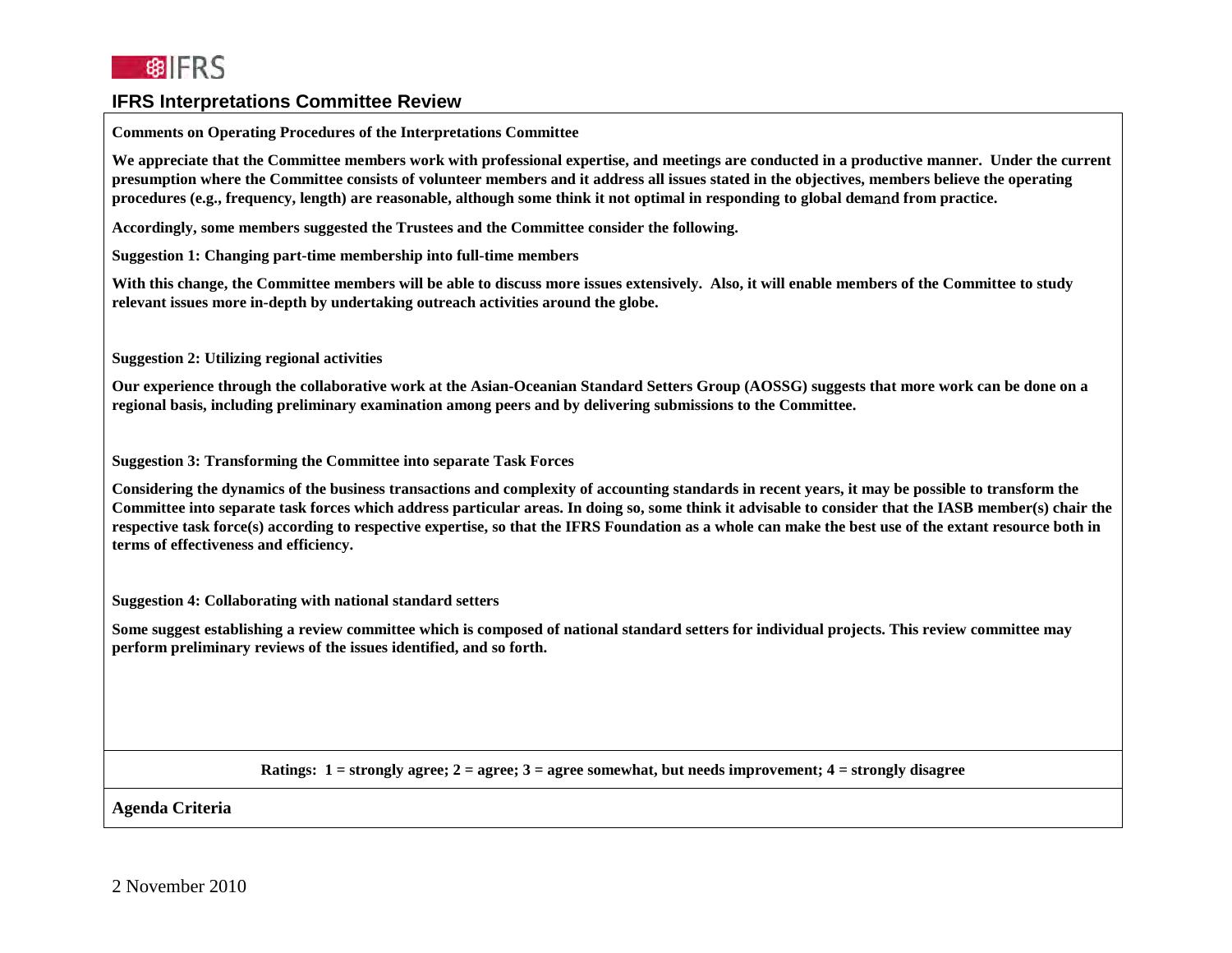

| #                                                                                                                                                                                                                                                                                                                                                             | Criteria                                                                                                                                          | Rating |   |   |   |                  |            |  |  | <b>Uncertain</b> | <b>Not</b> |
|---------------------------------------------------------------------------------------------------------------------------------------------------------------------------------------------------------------------------------------------------------------------------------------------------------------------------------------------------------------|---------------------------------------------------------------------------------------------------------------------------------------------------|--------|---|---|---|------------------|------------|--|--|------------------|------------|
|                                                                                                                                                                                                                                                                                                                                                               |                                                                                                                                                   |        | 2 | 3 | 4 | / Do not<br>know | applicable |  |  |                  |            |
|                                                                                                                                                                                                                                                                                                                                                               | The criteria for the Committee to address an issue by issuing an Interpretation are as follows:                                                   |        |   |   |   |                  |            |  |  |                  |            |
|                                                                                                                                                                                                                                                                                                                                                               | (a) The issue is widespread and has practical relevance                                                                                           |        |   |   |   |                  |            |  |  |                  |            |
| (b) The issue indicates that there are significantly divergent interpretations (either emerging or already existing in practice). The Committee will not add an<br>item to its agenda if IFRSs are clear, with the result that divergent interpretations are not expected in practice.                                                                        |                                                                                                                                                   |        |   |   |   |                  |            |  |  |                  |            |
|                                                                                                                                                                                                                                                                                                                                                               | (c) Financial reporting would be improved through elimination of the diverse reporting methods.                                                   |        |   |   |   |                  |            |  |  |                  |            |
|                                                                                                                                                                                                                                                                                                                                                               | (d) The issue can be resolved efficiently within the confines of existing IFRSs and the Framework, and the demands of the interpretation process. |        |   |   |   |                  |            |  |  |                  |            |
|                                                                                                                                                                                                                                                                                                                                                               | (e) It is probable that the Committee will be able to reach a consensus on the issue on a timely basis.                                           |        |   |   |   |                  |            |  |  |                  |            |
| (f) If the issue relates to a current or planned IASB project, there is a pressing need to provide guidance sooner than would be expected from the IASB's<br>activities. The Committee will not add an item to its agenda if an IASB project is expected to resolve the issue in a shorter period than the Committee requires to<br>complete its due process. |                                                                                                                                                   |        |   |   |   |                  |            |  |  |                  |            |
| 11.                                                                                                                                                                                                                                                                                                                                                           | The Criteria for the Committee's interpretative agenda are appropriate and adequate.                                                              |        |   |   |   |                  |            |  |  |                  |            |
| 12.                                                                                                                                                                                                                                                                                                                                                           | The Agenda Criteria are applied appropriately and consistently.                                                                                   |        |   |   |   |                  |            |  |  |                  |            |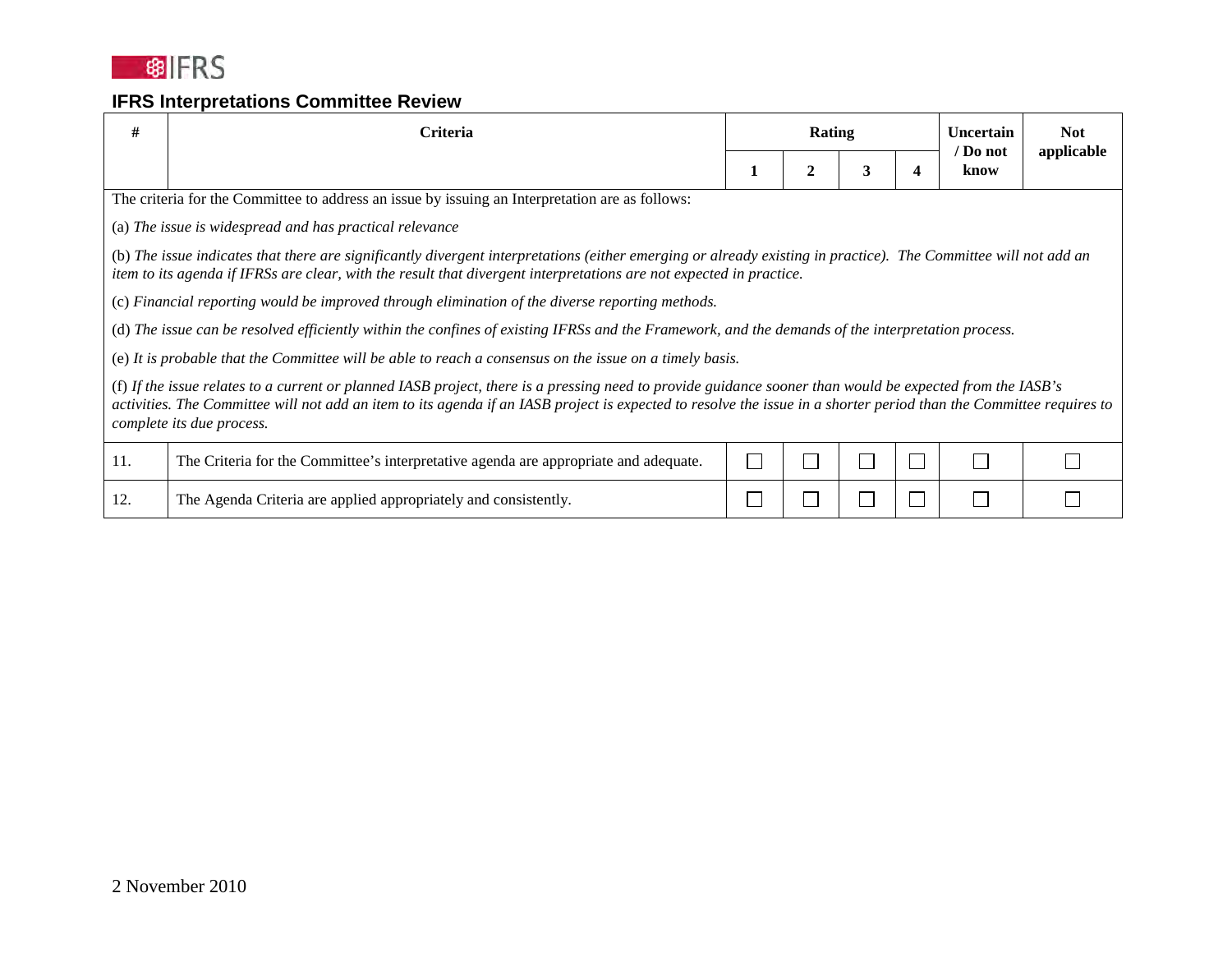

#### **Comments on Agenda Criteria**

**While some members feel the criteria generally appropriate, a majority of members believe that the criteria are too restrictive, so that too many issues have been rejected by the Committee.**

**In particular, members have observed that the Committee often rejects the issue raised, on the grounds that "(a) The issue is widespread and has practical relevance". These members wonder if the word "widespread" has been too narrowly interpreted than originally intended. In their view, the original intention is more in the sense that the Committee will not determine an accounting treatment of particular entities that is the responsibility of the entity and its auditor. In this vein, even where the issue arises only from a particular jurisdiction, it should be regarded as "widespread", when it is accounted for very differently among entities in the jurisdiction. Therefore, so as to avoid possible misunderstandings, they suggested clarifying the word "widespread" or replacing (a) by the words such as "The issue is not peculiar to a particular entity and has practical relevance in jurisdiction(s)".** 

**In addition, the criterion "(e) It is probable that the Committee will be able to reach a consensus on the issue on a timely basis" may need some amendment or be eliminated, as no one can make such a prediction without deliberating the issues. Alternatively, the Trustees may take another look at the current consensus-based system in the interpretation process, which can end up in giving one member a veto right, even where providing the guidance is in the public interest.** 

Further, another criterion "(f) If the issue relates to a current or planned IASB project, there is a pressing need to provide guidance sooner than would **be expected from the IASB's activities. The Committee will not add an item to its agenda if an IASB project is expected to resolve the issues in a shorter period than the Committee requires to complete its due process." may be too restrictive, as it is the natural inclination that the Board and its stakeholders expect to finish its on-going projects in a shorter time period, while in many cases, they are proven to be too optimistic and that more time is needed in order to solve difficult issues.** 

**In addition, some members are concerned about the consistency of the basis used for determining which topics are added to the IFRS Interpretations Committee's agenda and which topics are rejected. More communications may provide some clarity about the process followed and may assist others to appreciate the consistency achieved in determining the Committee's agenda.**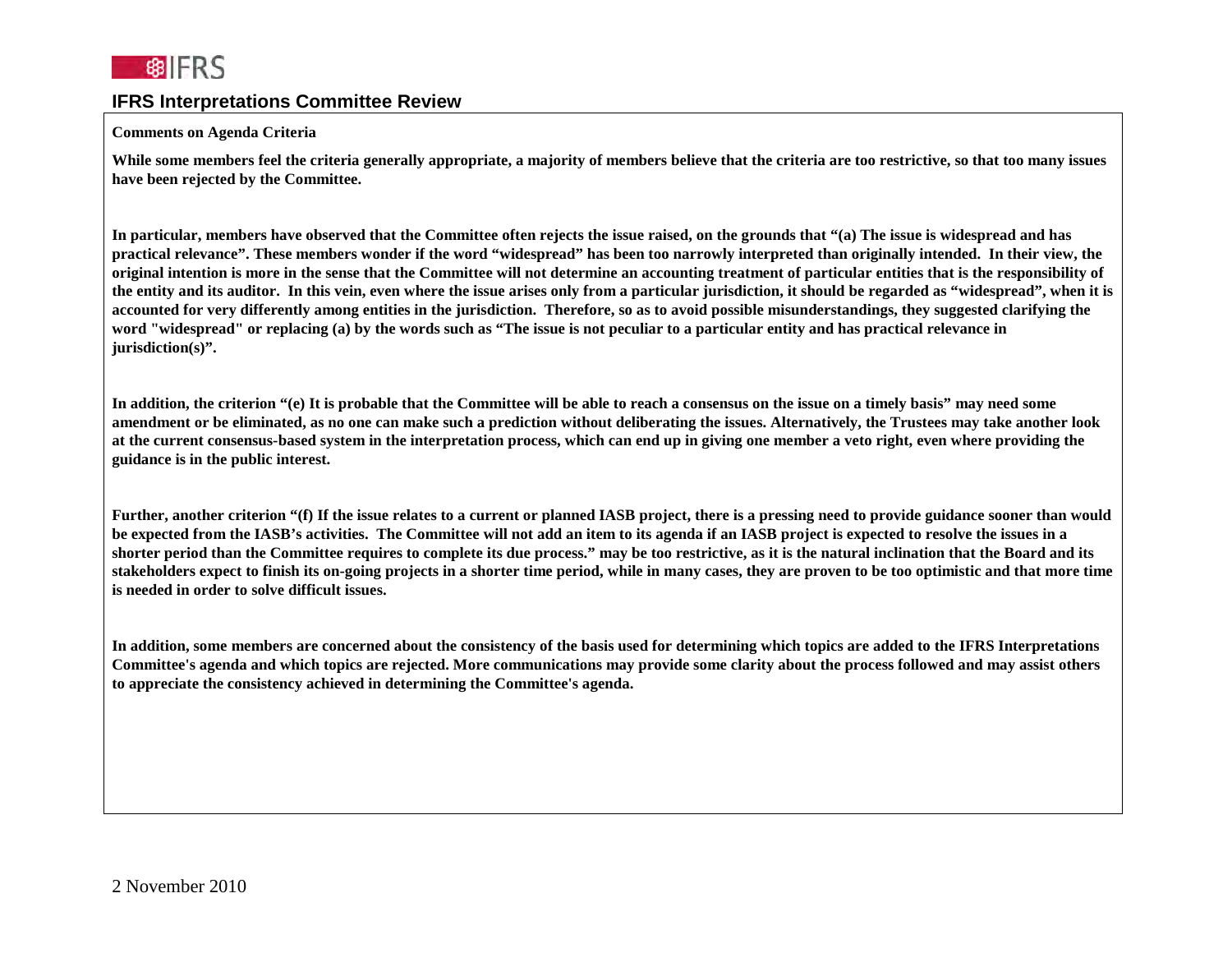

| #   | <b>Criteria</b>                                                                                                                                                                                                                            | <b>Rating</b> |              |                             |                | Uncertain<br>/ Do not | <b>Not</b><br>applicable |
|-----|--------------------------------------------------------------------------------------------------------------------------------------------------------------------------------------------------------------------------------------------|---------------|--------------|-----------------------------|----------------|-----------------------|--------------------------|
|     |                                                                                                                                                                                                                                            | 1             | $\mathbf{2}$ | 3                           | 4              | know                  |                          |
|     | Ratings: $1 =$ strongly agree; $2 =$ agree; $3 =$ agree somewhat, but needs improvement; $4 =$ strongly disagree                                                                                                                           |               |              |                             |                |                       |                          |
|     | <b>Outputs from the Committee</b>                                                                                                                                                                                                          |               |              |                             |                |                       |                          |
|     | The Committee addresses issues by:                                                                                                                                                                                                         |               |              |                             |                |                       |                          |
|     | (a) issuing IFRIC interpretations                                                                                                                                                                                                          |               |              |                             |                |                       |                          |
|     | (b) proposing issues to the IASB for inclusion in Annual Improvements                                                                                                                                                                      |               |              |                             |                |                       |                          |
|     | (c) making recommendations for the IASB to address an issue in some other way, for example inclusion in an existing IASB project or consideration in a post-<br>implementation review                                                      |               |              |                             |                |                       |                          |
|     | (d) issuing an agenda decision not to address an issue through one of the above routes. Agenda decisions for issues considered for an Interpretation are published<br>for public comment for 30 days before being finalised.               |               |              |                             |                |                       |                          |
| 13. | The Interpretations issued and Annual Improvements proposed meet the needs of the<br>IASB and the IFRS Foundation                                                                                                                          | $\Box$        | $\mathbf{L}$ | Ξ                           | $\blacksquare$ | $\mathbf{L}$          |                          |
| 14. | The Interpretations issued are effective (their number, frequency and content) in<br>meeting the needs of constituents                                                                                                                     | $\Box$        | $\Box$       | $\mathcal{L}_{\mathcal{A}}$ | $\Box$         | $\Box$                |                          |
| 15. | The Annual Improvements issued are effective (their number, frequency and content)<br>in meeting the needs of constituents                                                                                                                 | $\Box$        | $\Box$       | a<br>M                      | $\sim$         | $\Box$                |                          |
| 16. | Agenda decisions are issued when the Committee decides not to take an issue onto its agenda. Some of these agenda decisions do not propose any<br>further action. The content of such agenda decisions is appropriate and sufficient when: |               |              |                             |                |                       |                          |
|     | (a) the Committee believes the Standards provide sufficient guidance                                                                                                                                                                       | $\Box$        | $\Box$       | $\Box$                      | $\Box$         | $\Box$                |                          |
|     | (b) the Committee is unable to reach a consensus                                                                                                                                                                                           | $\Box$        | $\Box$       | $\Box$                      | П              | П                     |                          |
| 17. | The consultative due process for agenda decisions is appropriate and sufficient                                                                                                                                                            | $\Box$        | $\Box$       | $\mathcal{L}_{\mathcal{A}}$ |                | $\mathbf{I}$          |                          |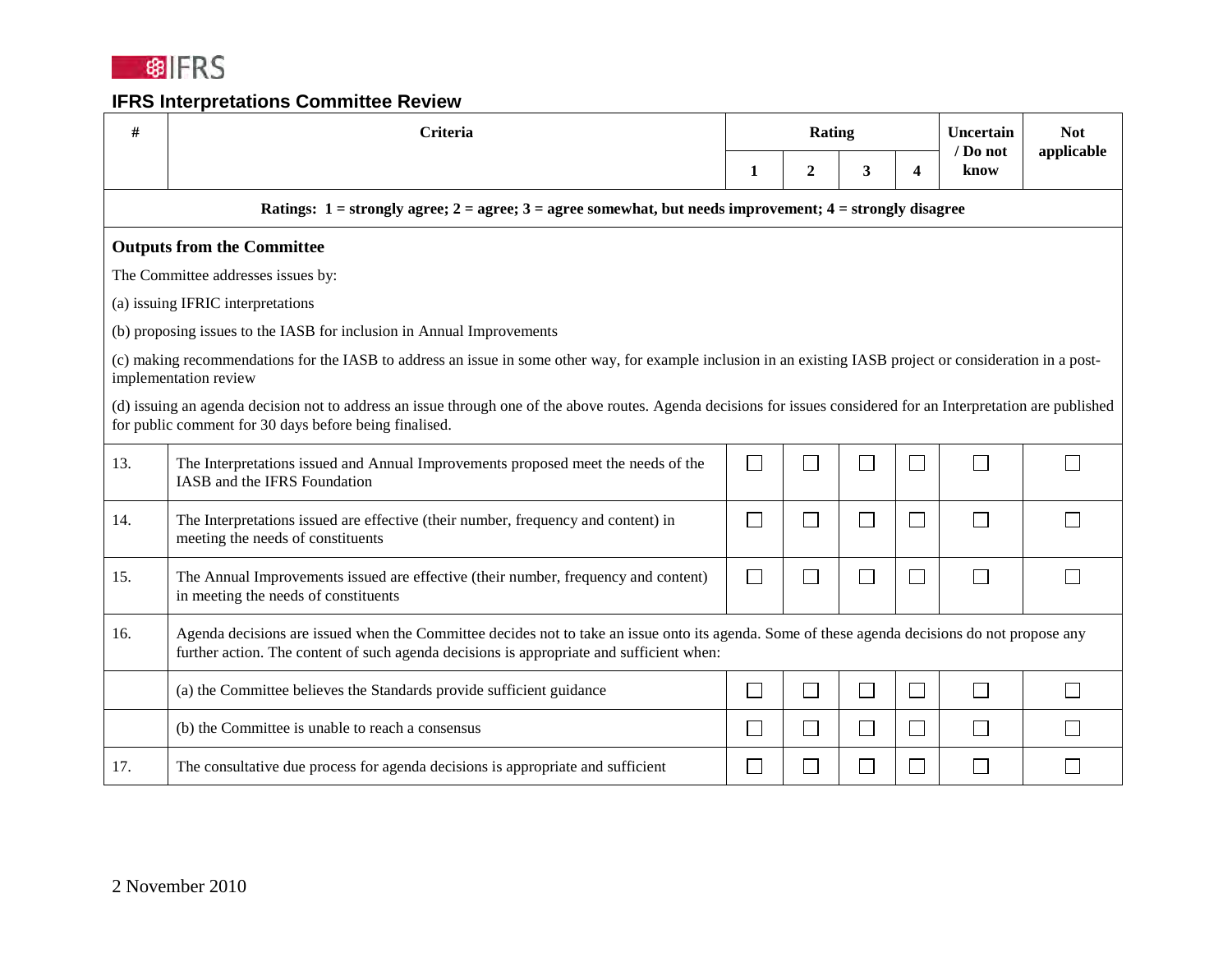#### **Comments on Outputs from the Committee**

**Some members noted that while they welcome the information provided on items not taken onto the agenda (i.e., rejections) from a practice perspective, they question if the dissemination of such detail is appropriate from a standard setting perspective.**

**Considering that published rejections have worked virtually as GAAP for practical reasons, it is important that sufficient due process is followed in relation to the rejections which state the Committee belief that the standards provide sufficient guidance and its reasons. Entities refer to such reasons almost as much as they do to standards. Therefore, they think that rejections are sufficiently important such that later developments should not supersede such reasonings in other rejections.** 

**In addition, as stated in our comment under "Agenda Criteria", some are concerned that the criterion of "unable to reach a consensus" is often used by the Committee as a reason for not adding a topic to its agenda. This will result in issues that have significant divergent interpretation to remain and affect the implementation of the relevant IFRS particularly for jurisdictions converging with IFRS. Some members, therefore, suggest the removal of this criterion in setting an agenda of the Committee. In order to meet its objective to interpret the application of IFRSs and to provide timely guidance on financial reporting issues, some suggest the Committee should make a greater effort to reach a consensus or to recommend the matter to be taken up by the IASB.** 

**For example, the IFRIC in January 2010 decided not to add to its agenda the issue on IAS 38 Intangible Assets - Amortisation method with respect to requests for guidance on the meaning of 'consumption of economic benefits' when determining the appropriate amortisation method for an intangible asset with a finite useful life. The reason provided for not adding the issue to its agenda was that the IFRIC concluded it would not be able to reach a consensus on the issue on a timely basis. Having understood that some difficult issues may require more resources or take a longer time to resolve, members urge the Committee to consider alternative arrangements including working together with national standards setters who may be able to assist to provide the additional resources required to resolve the issue expeditiously.**

|     | Ratings: $1 =$ strongly agree; $2 =$ agree; $3 =$ agree somewhat, but needs improvement; $4 =$ strongly disagree                                           |  |  |  |  |  |  |  |
|-----|------------------------------------------------------------------------------------------------------------------------------------------------------------|--|--|--|--|--|--|--|
|     | Communications                                                                                                                                             |  |  |  |  |  |  |  |
| 18. | The Committee's communications are optimal and effective (IFRIC Update and post-<br>meeting podcast)                                                       |  |  |  |  |  |  |  |
| 19. | When appropriate, the Committee and/or the Committee staff liaises effectively with<br>other similar interpretations bodies and National Standard Setters. |  |  |  |  |  |  |  |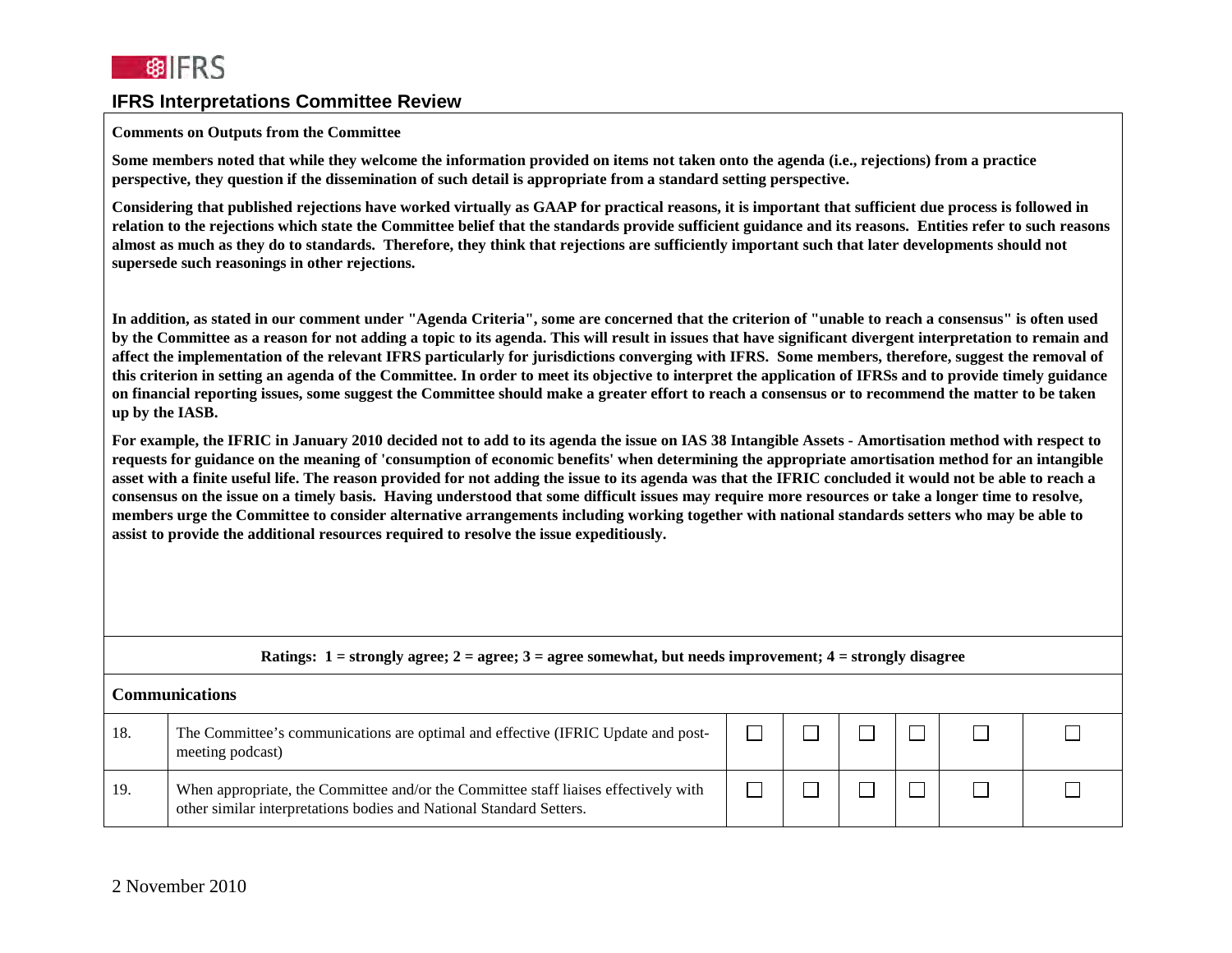

| #          | <b>Criteria</b>                                                                                                                                                                                                                                                                                                                                                                                                                                                                                                                                                                                                                                                                                                                                                                                                                                                                                                                                                                                | Rating |                             |                             | Uncertain<br>/ Do not | <b>Not</b><br>applicable |        |
|------------|------------------------------------------------------------------------------------------------------------------------------------------------------------------------------------------------------------------------------------------------------------------------------------------------------------------------------------------------------------------------------------------------------------------------------------------------------------------------------------------------------------------------------------------------------------------------------------------------------------------------------------------------------------------------------------------------------------------------------------------------------------------------------------------------------------------------------------------------------------------------------------------------------------------------------------------------------------------------------------------------|--------|-----------------------------|-----------------------------|-----------------------|--------------------------|--------|
|            |                                                                                                                                                                                                                                                                                                                                                                                                                                                                                                                                                                                                                                                                                                                                                                                                                                                                                                                                                                                                | 1      | $\overline{2}$              | 3                           | 4                     | know                     |        |
| 20.        | The Committee's activities are sufficiently transparent to stakeholders.                                                                                                                                                                                                                                                                                                                                                                                                                                                                                                                                                                                                                                                                                                                                                                                                                                                                                                                       | $\Box$ | $\Box$                      | $\mathcal{L}_{\mathcal{A}}$ | $\Box$                | $\Box$                   | $\Box$ |
|            | <b>Comments on Communications</b>                                                                                                                                                                                                                                                                                                                                                                                                                                                                                                                                                                                                                                                                                                                                                                                                                                                                                                                                                              |        |                             |                             |                       |                          |        |
|            | Members believe that the relationship with the National Standard Setters (NSS) is significant for the IFRS Interpretations Committee and IASB.<br>Improvements in communication between these parties are encouraged. Thus, more effective and frequent communications may provide some clarity<br>about the Committee's activities. NSS are understood to be the ones that have the most updated knowledge in applying accounting standards, and that<br>have more frequent communication with stakeholders in respective jurisdictions. Consequently, the members strongly encourage the Committee and<br>its staff to increase its liason with NSS, to identify issues and devise the remedies in a timely fashion.<br>In addition, in this context, we would like to note that the Asian-Oceanian Standards Setters Group (AOSSG) was recently established in Asia Oceania<br>region, and it has gained significant prominance. Thus communication with AOSSG is also strongly encouraged. |        |                             |                             |                       |                          |        |
|            | Ratings: $1 =$ strongly agree; $2 =$ agree; $3 =$ agree somewhat, but needs improvement; $4 =$ strongly disagree                                                                                                                                                                                                                                                                                                                                                                                                                                                                                                                                                                                                                                                                                                                                                                                                                                                                               |        |                             |                             |                       |                          |        |
| Leadership |                                                                                                                                                                                                                                                                                                                                                                                                                                                                                                                                                                                                                                                                                                                                                                                                                                                                                                                                                                                                |        |                             |                             |                       |                          |        |
| 21.        | Please rate the effectiveness of the Chair.                                                                                                                                                                                                                                                                                                                                                                                                                                                                                                                                                                                                                                                                                                                                                                                                                                                                                                                                                    |        |                             |                             |                       |                          |        |
|            | Discussions are at the appropriate level of detail.<br>(a)                                                                                                                                                                                                                                                                                                                                                                                                                                                                                                                                                                                                                                                                                                                                                                                                                                                                                                                                     | $\Box$ | $\mathcal{L}_{\mathcal{A}}$ | $\Box$                      | $\Box$                | $\Box$                   |        |
|            | Discussions are focused on the right issues.<br>(b)                                                                                                                                                                                                                                                                                                                                                                                                                                                                                                                                                                                                                                                                                                                                                                                                                                                                                                                                            | $\Box$ | $\Box$                      | $\Box$                      | $\Box$                | $\vert \ \ \vert$        |        |
|            | Issues are identified and deliberated in a timely and effective manner.<br>(c)                                                                                                                                                                                                                                                                                                                                                                                                                                                                                                                                                                                                                                                                                                                                                                                                                                                                                                                 | $\Box$ | $\mathcal{L}_{\mathcal{A}}$ | $\Box$                      |                       | $\mathbf{r}$             |        |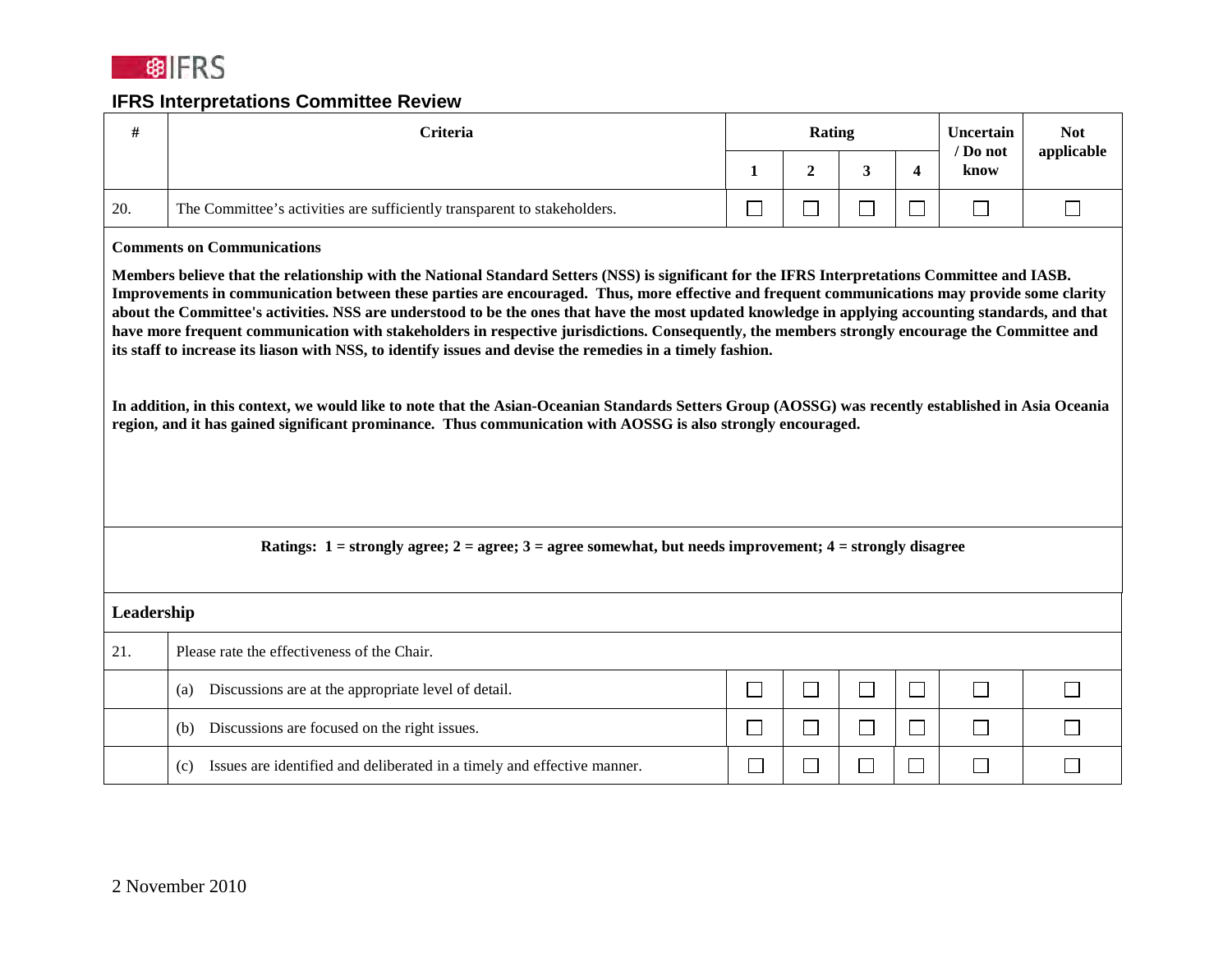

#### **Comments on Leadership**

**While members think the Committee benefits from the presence of Board members at meetings, the role of the Chairman has varied between being the responsibility of the Director of Technical Activities, a current Board member and now an ex-Board member. Members believe that a current Board member should chair the committee and that this should be ongoing policy. This is especially true as improvements become more of the focus, as it is critical that the Chair be immersed in the variety of standards being set and amended. It also adds to the credibility of the Committee and its relationship with the Board.**

**Likewise, provided that "suggestion 3" under the heading of "Operating Procedures" is taken, some members think that the IASB member(s) should chair the respective task force(s) according to their respective expertise, so that the IFRS Foundation as a whole can make the best use of the extant resource both in terms of effectiveness and efficiency.** 

**Ratings: 1 = strongly agree; 2 = agree; 3 = agree somewhat, but needs improvement; 4 = strongly disagree**

#### **Interaction with the IASB**

The designated Board observers are (from July 2010) Philippe Danjou, Amaro Gomes, Patricia McConnell and Wei-Guo Zhang . They are encouraged primarily to listen and to provide Board Member perspectives on issues being discussed rather than participate in the debate. The Director of Implementation Activities provides an oral update to the IASB after each Interpretations Committee meeting.

| 22.                                                                                                              | The Committee interfaces effectively with the IASB                                       |  |  |  |  |  |  |
|------------------------------------------------------------------------------------------------------------------|------------------------------------------------------------------------------------------|--|--|--|--|--|--|
| 23.                                                                                                              | The IASB responds effectively to the IFRS Interpretations Committee's<br>recommendations |  |  |  |  |  |  |
| Ratings: $1 =$ strongly agree; $2 =$ agree; $3 =$ agree somewhat, but needs improvement; $4 =$ strongly disagree |                                                                                          |  |  |  |  |  |  |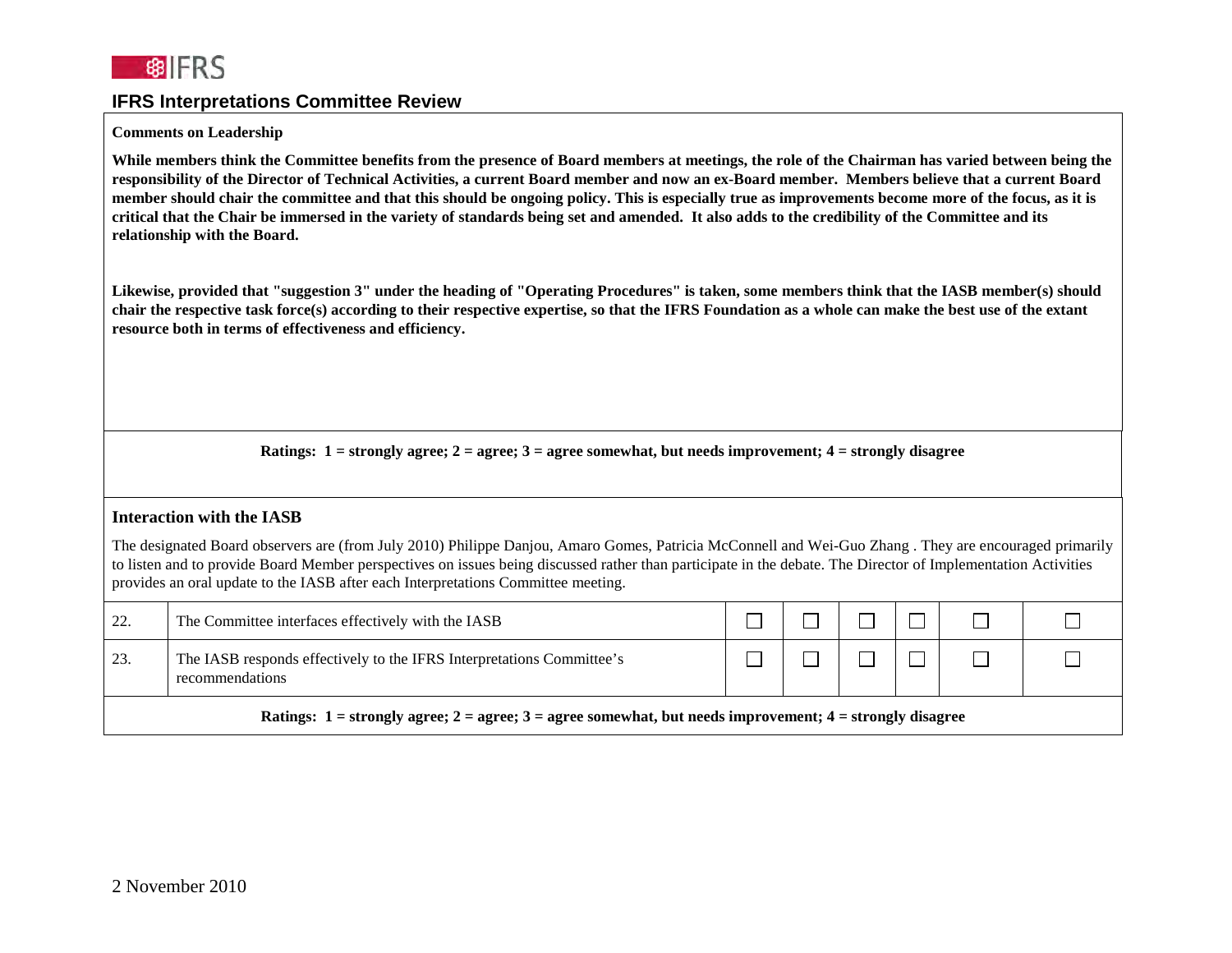

| <b>Comments on Interaction with the IASB</b>                                                                     |                                                                                    |  |  |  |        |  |  |
|------------------------------------------------------------------------------------------------------------------|------------------------------------------------------------------------------------|--|--|--|--------|--|--|
| Please refer to our comments in the section on "Leadership."                                                     |                                                                                    |  |  |  |        |  |  |
|                                                                                                                  |                                                                                    |  |  |  |        |  |  |
|                                                                                                                  |                                                                                    |  |  |  |        |  |  |
|                                                                                                                  |                                                                                    |  |  |  |        |  |  |
|                                                                                                                  |                                                                                    |  |  |  |        |  |  |
| <b>Overall evaluation</b>                                                                                        |                                                                                    |  |  |  |        |  |  |
| 24.                                                                                                              | Overall, the Committee is achieving its stated objectives and scope of activities. |  |  |  | $\Box$ |  |  |
| Ratings: $1 =$ strongly agree; $2 =$ agree; $3 =$ agree somewhat, but needs improvement; $4 =$ strongly disagree |                                                                                    |  |  |  |        |  |  |